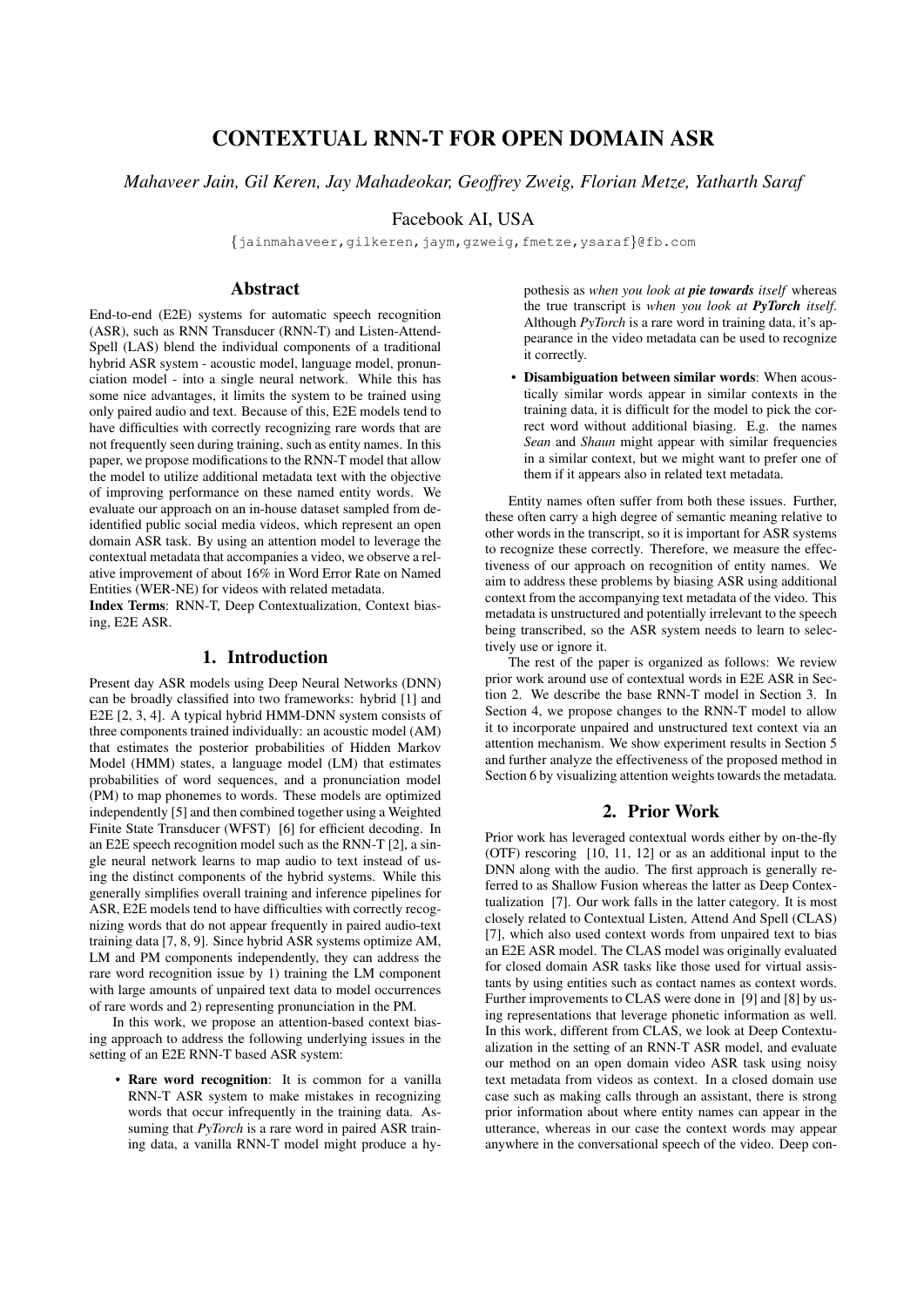

Figure 1: *RNN Transducer for ASR*

textualization of RNN-T was explored in [13] for keyword spotting use case, where the phoneme sequence of the keyword represented as a one-hot vector was used to attend to and recognize the target keyword. An alternate approach for using contextual metadata from videos to improve ASR is explored in [14], where lattices produced by a hybrid ASR system are rescored using metadata.

#### 3. RNN Tranducer

The framework of RNN-T ASR system is illustrated in Fig. 1. RNN-T for ASR has three main components: Audio Encoder, Text Predictor and Joiner.

The Audio Encoder uses audio frame at  $x_t$  to produce audio embedding  $h_t^{enc}$  (Equation 1). The Audio Encoder used in this work is a stack of bi-directional LSTM (BLSTM) layers.

$$
h_t^{enc} = f^{enc}(x_t) \tag{1}
$$

The Text Predictor uses the last non-blank target unit  $y_{u-1}$ to produce embedding  $h_u^{pred}$  (Equation 2). The Text Predictor is a stack of LSTM layers in this work. We use sentence pieces as target units.

$$
h_u^{pred} = f^{pred}(y_{u-1})
$$
 (2)

The Joiner takes in the output of Audio Encoder and Text Predictor and combines them to produce an embedding  $z^{t,u}$ :

$$
z^{t,u} = \phi(Uh_t^{enc} + Vh_u^{pred} + b)
$$
 (3)

 $U$  and  $V$  are matrices that are used to project audio and text embeddings to the same dimensions.  $\phi$  is a non-linear function such as Relu [15] or tanh.

Finally, the joiner's output,  $z^{t,u}$ , is passed through a linear transformation followed by a softmax layer to produce a probability distribution over target units  $(y)$ , i.e. sentence pieces plus a special blank symbol:

$$
h^{t,u} = W_y z^{t,u} + b \tag{4a}
$$

$$
p(y|t, u) = softmax(h^{t, u})
$$
 (4b)

By incorporating both audio and text for producing  $p(y|t, u)$  (Equation 4b), RNN-T can overcome the conditional



Figure 2: *Contextual RNN Transducer for ASR*

independence assumption of CTC models [16]. The emission of  $blank$  as output unit results in an update of the audio embedding by moving ahead in time axis  $t$  whereas emission of non blank results in a change in the text embedding. This results in various possible alignment paths as shown in the lattice of size  $T * U$  in Figure 1 of [2]. The sum of probabilities of these paths gives the probability of an output sequence,  $Y$ , given the input sequence,  $X$ , where  $Y$  is the sequence of non blank output target units and  $X$  is the input sequence of audio frames.

## 4. Contextual RNN-T

We modify the base RNN-T model described in Section 3 and add three additional components: an Embedding Extractor (EE), an Attention Module (AttModule) and (optionally) a Biasing Module (BiasingModule) as shown in Figure 2.

As in [7], each context word,  $w_i$ , is first represented as a sequence of target sentence piece units, e.g. the word "Jarred" may be mapped to *[Ja, r, re, d]*. This sequence is then fed to an BLSTM, and the last state of the BLSTM is used as the embedding of the given context word (shown as  $h_i^{EE}$  in Figure 2).

In the vanilla RNN-T system described in Section 3, probabilities over target units  $p(y|t, u)$  (Equation (4b)) are conditionally dependent on the outputs of the Audio Encoder,  $h_t^{enc}$ , and Text Predictor,  $h_u^{pred}$ . In contextual RNN-T, we would like to make  $p(y|t, u)$  conditionally dependent on contextual metadata words as well. This dependency can be achieved by incorporating the context word information into any of the Audio Encoder, Text Predictor and Joiner components. In this work, we explore incorporating the context word information into the Text Predictor and Joiner of the RNN-T.

An Attention Module (AttModule) is used to compute attention for each word in the metadata text. AttModule uses the predictor output for non-blank text history up to  $u(h_u^{pred})$  and word embedding,  $h_i^{EE}$ , to compute attention weight,  $e_{u,i}$ , as shown in Equation (5b). We use location-aware attention that takes into account the attention weights from the previous predictor state,  $\alpha_{u-1}$ , while computing alignments at the current step [4].

$$
F = Q * \alpha_{u-1} \tag{5a}
$$

$$
e_{u,i} = w^{\mathsf{T}} \tanh(Ah_u^{pred} + Bh_i^{EE} + Cf_i + b) \tag{5b}
$$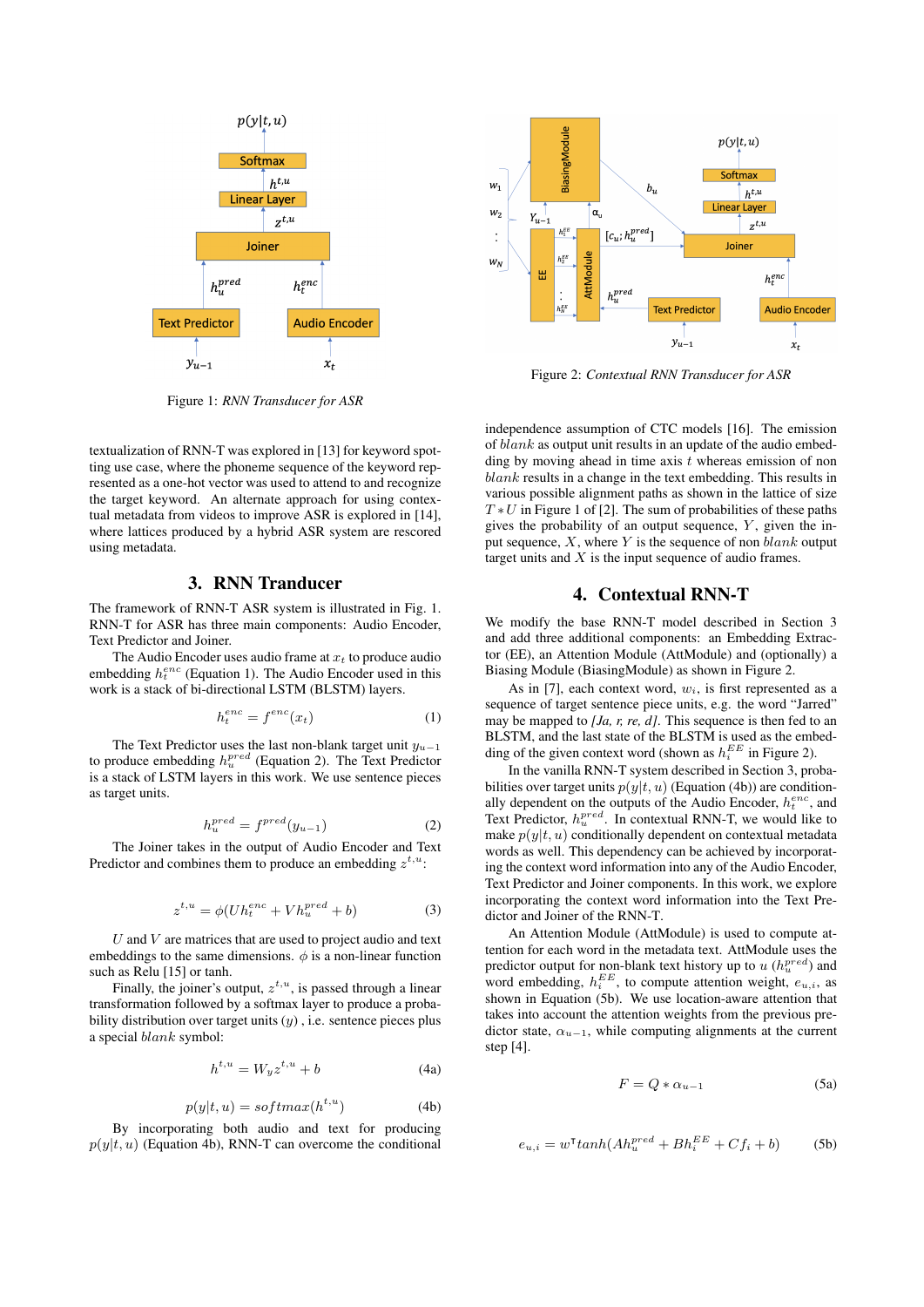$$
\alpha_{u,i} = exp(e_{u,i}) / \sum_{j=1}^{N} (exp(e_{u,j}))
$$
 (5c)

F is output of convolution of  $\alpha_{u-1}$  with matrix Q (Equation (5a)).  $f_i$  in Equation (5b) is used to denote the output for the *i*th word in  $F$ .  $A$ ,  $B$ ,  $C$  are matrices,  $b$  and  $w$  are vectors.

We next compute a *context vector*, cu, [7, 13] as the weighted sum of *word embedding* as:

$$
c_u = \sum_{i=1}^{N} (\alpha_{u,i} * h_i^{EE})
$$
 (6)

We concat this context vector,  $c<sub>u</sub>$ , to the output of the Text Predictor  $(h_u^{pred})$ . This results in a modification of the Joiner equation (3) to equation (7):

$$
z^{t,u} = \phi(Uh_t^{enc} + V[c_u; h_u^{pred}] + b)
$$
 (7)

An additional biasing module (BiasingModule) may be used to find an active subset of the context words that have the same prefix as the last unfinished word in the text history  $(Y_{u-1})$ to create an additional vector that biases the Joiner towards selecting from the subset of sentence pieces that correspond to the active context words using the attention values  $\alpha_{u,i}$  from Equation (5c). For example, if the decoded form of Yu−<sup>1</sup> is *Africa An* and the list of the context word is *Android, Antenna* and *Pytorch* then the active context words are *Android* and *Antenna*. The BiasingModule computes a biasing value,  $bias_{u,i,k}$ , for each sentence piece k of word  $w_i$  at a given text history  $Y_{u-1}$  as shown in Equation (8).  $I_{SP}(w_i, Y_{u-1}, k)$  returns 1 if  $w_i$  is active word at  $Y_{u-1}$  and k is the sentence piece in  $w_i$  followed by the shared prefix, otherwise it returns 0. We then compute  $bias_{u,k}$  for each sentence piece  $k$  at  $Y_{u-1}$  by summing over all context words as in Equation (9). A vector of all biases,  $b<sub>u</sub>$ , with length equal to number of sentence pieces is then linearly projected and passed through an optional Dropout layer before feeding to the Joiner as shown in Equation (10).

$$
bias_{u,i,k} = \alpha_{u,i} * I_{SP}(w_i, Y_{u-1}, k)
$$
 (8)

$$
bias_{u,k} = \sum_{i=1}^{N} (bias_{u,i,k})
$$
 (9)

$$
z^{t,u} = \phi(Uh_t^{enc} + V[c_u; h_u^{pred}] + Dropout(Bb_u) + b)
$$
  
(10)

Equations 4a and 4b remain unchanged.

#### 5. Experiments

#### 5.1. Dataset

.

The dataset used for our experiments was sampled from English videos shared publicly on Facebook. The data is de-identified by removing information such as the user who posted the video, and only use the content of the video and the text metadata for training and evaluation.

We segment the data in duration of 10 seconds for training and evaluation. Metadata words are obtained from the title and description text of the video, if available, after doing simple text cleaning and filtering such as removing words with hyperlinks in them. If a word in the text is capitalized then we also add its lowered case version as metadata word. We do not preserve the ordering of words in metadata both in training and evaluations. Each segment of the same video shares the same list of contextual words. We use about 8k hours of data for training and about 170 hours for evaluation. We further divide the evaluation test set based on whether there is any word in the reference for that segment that also appears in the metadata words for that video. The segments for which there is at least one common word are referred to below as the *CommonNonZero* set and the remainder as the *CommonZero* set. We present results on these two evaluation sets.

#### 5.2. Model

The architecture of the Contextual RNN-T model from Section 4 used for the experiments in this paper is as follows. The Audio Encoder is a 4-layer BLSTM with 604 dimensions. We use subsampling of 2 across the time dimension after the first and second BLSTM layers. The output of the last layer of the BLSTM is projected to 1024 dimensions. The Text Predictor is a 2-layer LSTM of 256 dimensions whose output is also projected to 1024 dimensions. We used a token set consisting of 200 sentence pieces, trained using the sentence piece library [17]. The Embedding Extractor is a 2-layer BLSTM of size 100. The Attention Module has the following parameters: 1) Convolution  $(Q)$  with 2 out channels and kernel of size 1, 2) Attention is computed over 64 dimensions with A being of size  $1024 * 64$ , B of size  $200 * 64$  and C of size  $2 * 64$  (in Equations (5a), (5b) and (5c)). The output of the Biasing Module, when used, is also linearly projected to 1024 dimensions (Equation (10)). The baseline model (Figure 1) does not use Embedding Extractor, Attention Module or Biasing Module. All components of both the baseline and Contextual RNN-T models are trained from scratch.

The input to the network consists of globally normalized 80-dimensonal log Mel-filterbank features, extracted with 25ms FFT windows and 10ms frame shifts. Sentence piece encoding of each word,  $w_i$ , in the metadata is appended with a special sentence piece unit. We use the Adam optimizer [18], with a learning rate of 0.0002, and SpecAugment [19] with policy LB during training. All models were trained for 80 epochs. A beam size of 10 was used during inference.

#### 5.3. Impact on WER-NE and WER

We measure performance of our models using WER and WER-NE on the two test sets described in Section 5.1. An in-house Entity tagger was used to tag named entities in transcripts and metadata.

As seen in Table 2, the Contextual RNN-T (Equation (7)) model (row 2) improves on WER-NE by about 13% relative compared to the baseline model (row 1) on the *CommonNonZero* evaluation set. Introducing BiasingModule (as in Equation (10)) improves WER-NE further by another 3%. As shown in Table 3, both WER and WER-NE for the *CommonZero* test set does not get significantly impacted by the Contextual RNN-T models when there is no intersection between the metadata words and the reference.

We also measure robustness of our system using precision and recall of the emission of context words in the model's hypotheses. A *True Positive* occurs when a context word from the metadata of the video is correctly output by the model as compared to the reference. A *False Positive* occurs if the model outputs a context word but it does not appear in the reference. We show aggregated precision and recall over both test sets for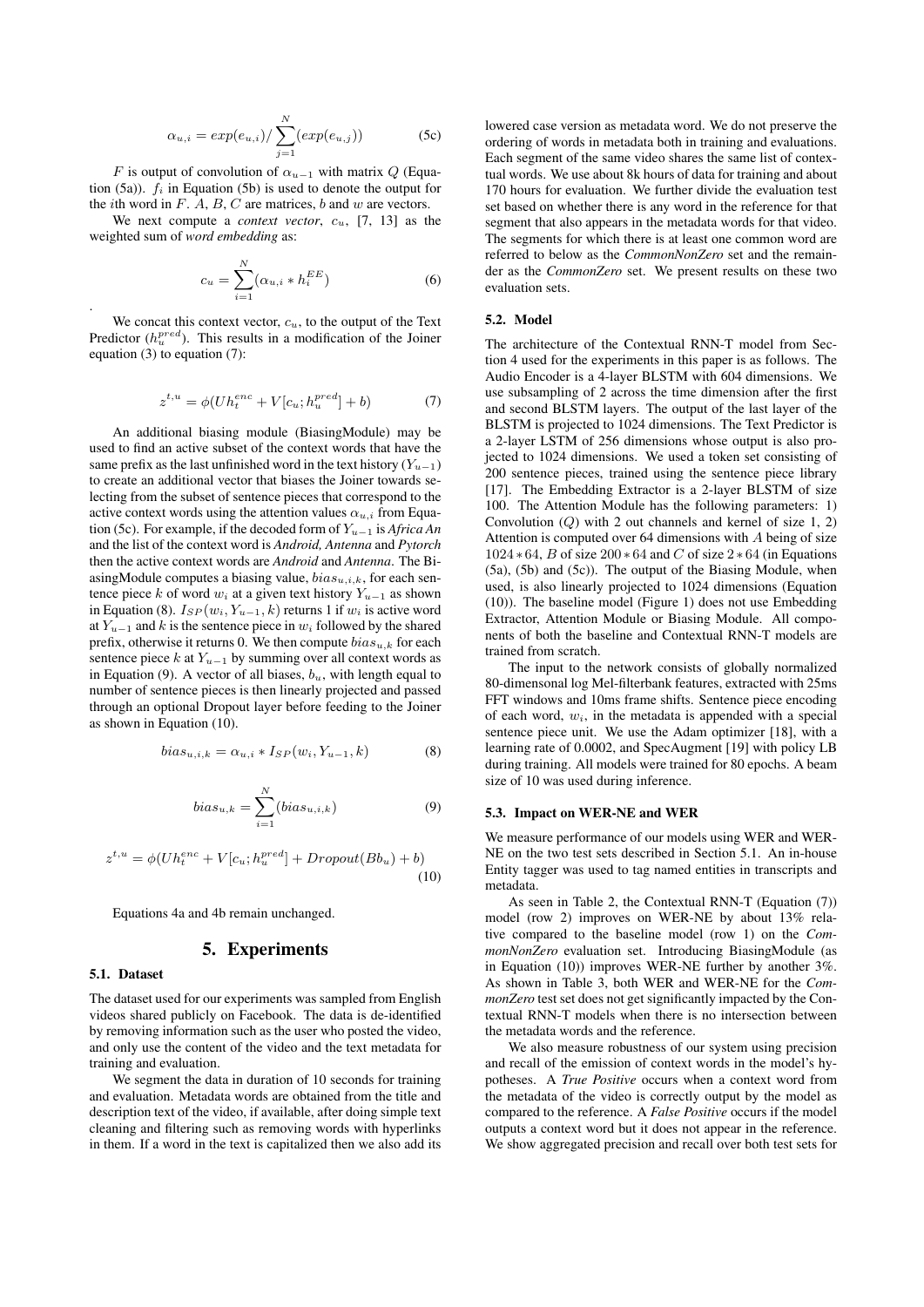

Figure 3: *Visualizing attention weights,* αu,n *from Equation* (5c)*, for the example in Table 1, row 1. The* x*-axis shows the target units from the hypothesis output by the Contextual RNN-T Model, and the* y*-axis shows the contextual metadata words (*wi*). Darker colors represent values close to zero while brighter colors represent values closer to 1.*

| Reference Snippet                                        | <b>Baseline Output</b>                                       | <b>Contextualization Output</b>                          | Metadata Words (truncated)                                                                                   |
|----------------------------------------------------------|--------------------------------------------------------------|----------------------------------------------------------|--------------------------------------------------------------------------------------------------------------|
| from the Africa Android<br>Challenge                     | from the <b>Africa</b> and red<br>challenge                  | from the <b>Africa Android</b> challenge                 | innovative, School, language,<br>Plus, app, tutorial,<br>products, educational, startup<br>Android, problem, |
| its very intuitive so when<br>you look at PyTorch itself | its very intuitive so when<br>you look at pie towards itself | its very intuitive so when<br>you look at PyTorch itself | experiences, novel, PyTorch<br>updates, Facebook, machine,<br>AI, language, research,                        |

Table 1: *Comparing outputs generated by the baseline and Contextual RNN-T models. Named entities are represented with bold font in these examples.*

triggering of the context words in Table 4. We see an improvement in recall of 8.3% and degradation in precision by 1.3% relative for the best contextual model compared to the baseline.

| Model                               | <b>WER</b> | WER-NE |
|-------------------------------------|------------|--------|
| <b>Baseline</b>                     | 16.04      | 24.69  |
| Contextual RNN-T w/o BiasingModule  | 15.45      | 21.41  |
| Contextual RNN-T with BiasingModule | 15.37      | 20.66  |

Table 2: *WER and WER-NE results on CommonNonZero test set*

| Model                               | <b>WER</b> | WER-NE |
|-------------------------------------|------------|--------|
| <b>Baseline</b>                     | 23.07      | 29.18  |
| Contextual RNN-T w/o BiasingModule  | 22.95      | 29.71  |
| Contextual RNN-T with BiasingModule | 22.89      | 29.93  |

Table 3: *WER and WER-NE results on CommonZero test set*

| Model                               | Precision | Recall |
|-------------------------------------|-----------|--------|
| <b>Baseline</b>                     | 0.934     | 0.844  |
| Contextual RNN-T w/o BiasingModule  | 0.920     | 0.898  |
| Contextual RNN-T with BiasingModule | 0.922     | 0.914  |

Table 4: *Precision and Recall for context words across both test sets*

## 6. Analysis

To understand better what the Contextual RNN-T model is doing, we visualize attention values for a few test segments where it correctly recognizes named entities that the baseline model makes errors on. These examples are shown in Table 1.

For the example shown in row 1 of Table 1, both the Contextual and baseline models are able to recognize common entities such as Africa. However, the baseline model has difficulties in recognizing entities that are not frequent in training data set, such as Android and PyTorch. Since Android appears in the metadata, the Contextual RNN-T model is able to attend to it and transcribe it correctly. This can be seen in the visualization of attention given to the words in the metadata at each output target unit  $(u)$  of the Contextual RNN-T Model in Figure 3.

# 7. Conclusion

We show that contextual metadata text, even if it is noisy, can be used to improve recognition of named entities for a challenging open domain ASR task such as social media videos within the framework of an E2E RNN-T ASR model. Some future explorations could be: i) Using contextual embeddings from other modalities such as images from video, ii) Using semantic embeddings to represent the metadata.